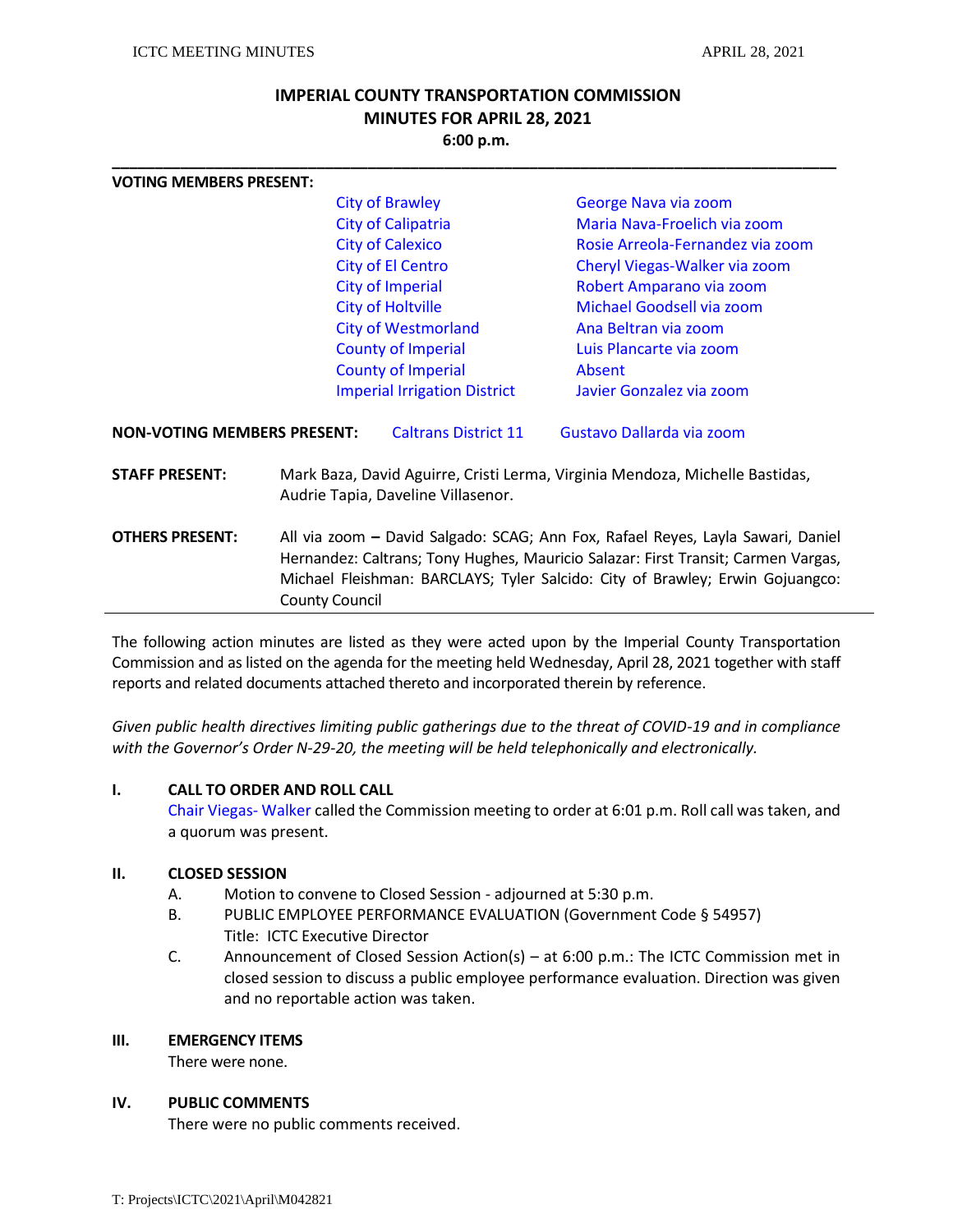#### **V. CONSENT CALENDAR**

| А. |             | Approval of the ICTC Commission Draft Minutes:         | March 24,2021    |  |  |  |
|----|-------------|--------------------------------------------------------|------------------|--|--|--|
| В. |             | Receive and File:                                      |                  |  |  |  |
|    |             | ICTC Management Committee Draft Minutes: March 24,2021 | April 14,2021    |  |  |  |
|    | $2^{\circ}$ | <b>ICTC TAC Minutes:</b>                               | February 25,2021 |  |  |  |
|    | $3_{-}$     | <b>ICTC SSTAC Minutes:</b>                             | March 3, 2021    |  |  |  |

- C. Application for Federal Transit Administration (FTA) Section 5311 Program Funds, FY 2020- 21
	- 1. Authorized the Chairman to sign the resolution authorizing the Executive Director to sign the FTA 5311 FY 2020-21 grant application with all supporting documentation.
	- 2. Directed staff to submit the application to Caltrans.
- D. Application for Federal Transit Administration (FTA) Section 5311 Program Funds FY 2020- 21 – Coronavirus Relief and Response Supplemental Appropriations Act
	- 1. Authorized the Chairman to sign the resolution authorizing the Executive Director to sign the FTA 5311 CRRSAA FY 2020-21 grant application with all supporting documentation.
	- 2. Directed staff to submit the application to Caltrans.

A motion was made by Amparano and seconded by Nava to approve the consent calendar as presented, roll call:

| Agency                              | <b>Roll Call</b> |
|-------------------------------------|------------------|
| City of Brawley                     | Yes              |
| City of Calipatria                  | Yes              |
| City of Calexico                    | Yes              |
| City of El Centro                   | Yes              |
| City of Holtville                   | Yes              |
| City of Imperial                    | Yes              |
| County of Imperial Plancarte        | Absent           |
| County of Imperial Kelley           | Absent           |
| City of Westmorland                 | Absent           |
| <b>Imperial Irrigation District</b> | Absent           |

## **Motion Passed.**

## **VI. REPORTS**

- A. ICTC Executive Director
	- Mr. Baza provided updates from the report on page 33 of the agenda with a focus on items 1, 2, 3, and 20 of the agenda. Mr. Baza informed the Commission Mr. Aguirre would be providing updates regarding the Calexico Mobility On-Demand Transit.
	- ⁻ Mr. Aguirre shared the Calexico Mobility On-Demand Transit is a proposed demonstration of demand-responsive transit service, dynamically routed microtransit service with plug-in hybrid electric vehicles (PHEV) to bridge transportation gaps and provide connectivity between services and locations across the City of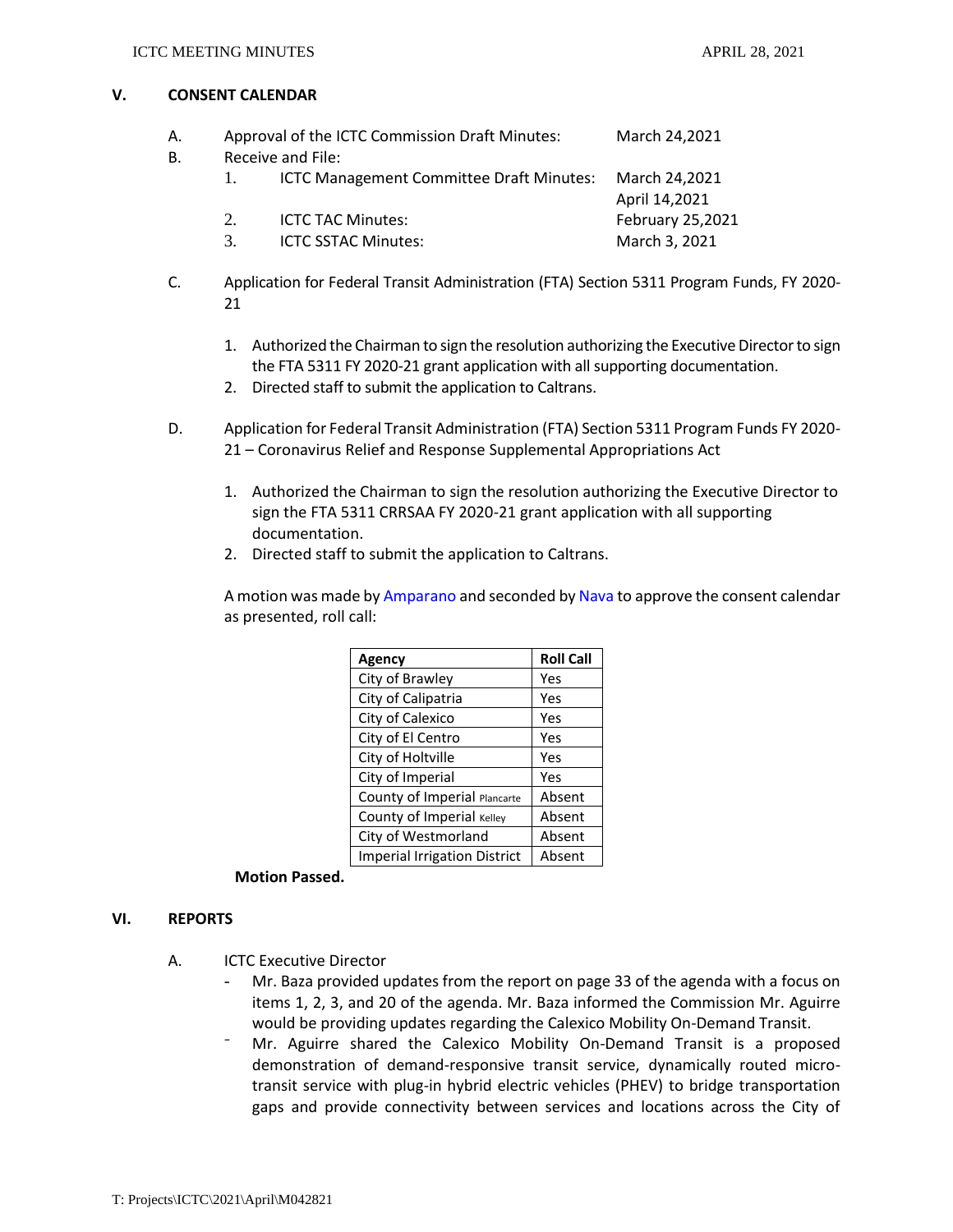Calexico, California. The program has anticipated to have 3 vehicles and charging stations that will be located at the maintenance yard.

- o Mr. Aguirre announced the funding is for two years and the Imperial County Transportation Commission is required to fund the third and a fourth year is in the works.
- $\circ$  Ms. Viegas-Walker expressed her excitement with the program and asked when a press release would roll out regarding the mobility service. Mr. Aguirre stated the program has a starting period of 6-12 months and there are marketing efforts that come along with it. Mr. Baza added he is willing to take suggestions on ways to release this information to the public.
- ⁻ Mr. Baza provided updates regarding the HERO PACE Program with Western Riverside Council of Governments and shared the Imperial County Transportation Commission partnered with Western Riverside Council of Governments (WRCOG) to offer PACE services to the residents of the Imperial County for energy reduction projects. Mr. Baza announced the residential program was shut down due to the HERO program administrator Renovate America filed bankruptcy on December 23,2020, which led to termination of the agreement.
- ⁻ Mr. Baza provided a brief update regarding the Calexico East Port of Entry Bridge Widening project. Mr. Baza shared the ICTC staff completed the procurement process and award action was taken on March 24, 2021. The next steps include issuing a notice to proceed to Hazard Construction to initiate the design of the project. ICTC has recently advertised a Request for Proposals for Construction Management services to provide engineering support on behalf of ICTC through design and construction.
- Ms. Nava-Froelich inquired about the status of potential bus stops in Calipatria and Niland. Mr. Aguirre stated a meeting took place with the City Manager of Calipatria and evaluated the proposed location where the bus would serve the public. The proposed route has been temporarily suspended due to the pandemic, however, is something they are working to bring back. Mr. Aguirre stated the Niland bust stop is currently unused and is looking into relocating the bus stop to the fire station. Mr. Aguirre stated he will follow up with Caltrans regarding the current location and provide updates once done.
- ⁻ Mr. Baza provided an update regarding the partnerships with IVEDC regarding the Southern Border Broadband Consortium (SBBS) and The Brawley Transit Corridor Browns Field Assessment.
	- o SBBC completed the objectives of the 2017-2020 CPUC CASF Consortia Grant cycle, which ended in June 2020. SBBC applied for a second grant cycle in summer of 2020 and was approved in the Fall for a start date of December 1, 2020.
		- $\circ$  The 2020-2023 grant cycle is currently underway. Imperial County Transportation Commission is getting ready for the first report of the cycle, which is anticipated to be due at the end of May.
	- o The Brawley Transit Corridor Brownfield Assessments have completed a lot of the reassessments.
		- o The Finnell Property has 3 parcels. Phase 1 and Phase 2 reports have been finalized and 3 underground storage tanks have been excavated and disposed of. Currently assisting the property owner in identifying grant dollars to apply to the site cleanup that is being required after uncovering significant contamination.
		- o The Chai, Lesicka, and Dek Properties have been completed and closed out.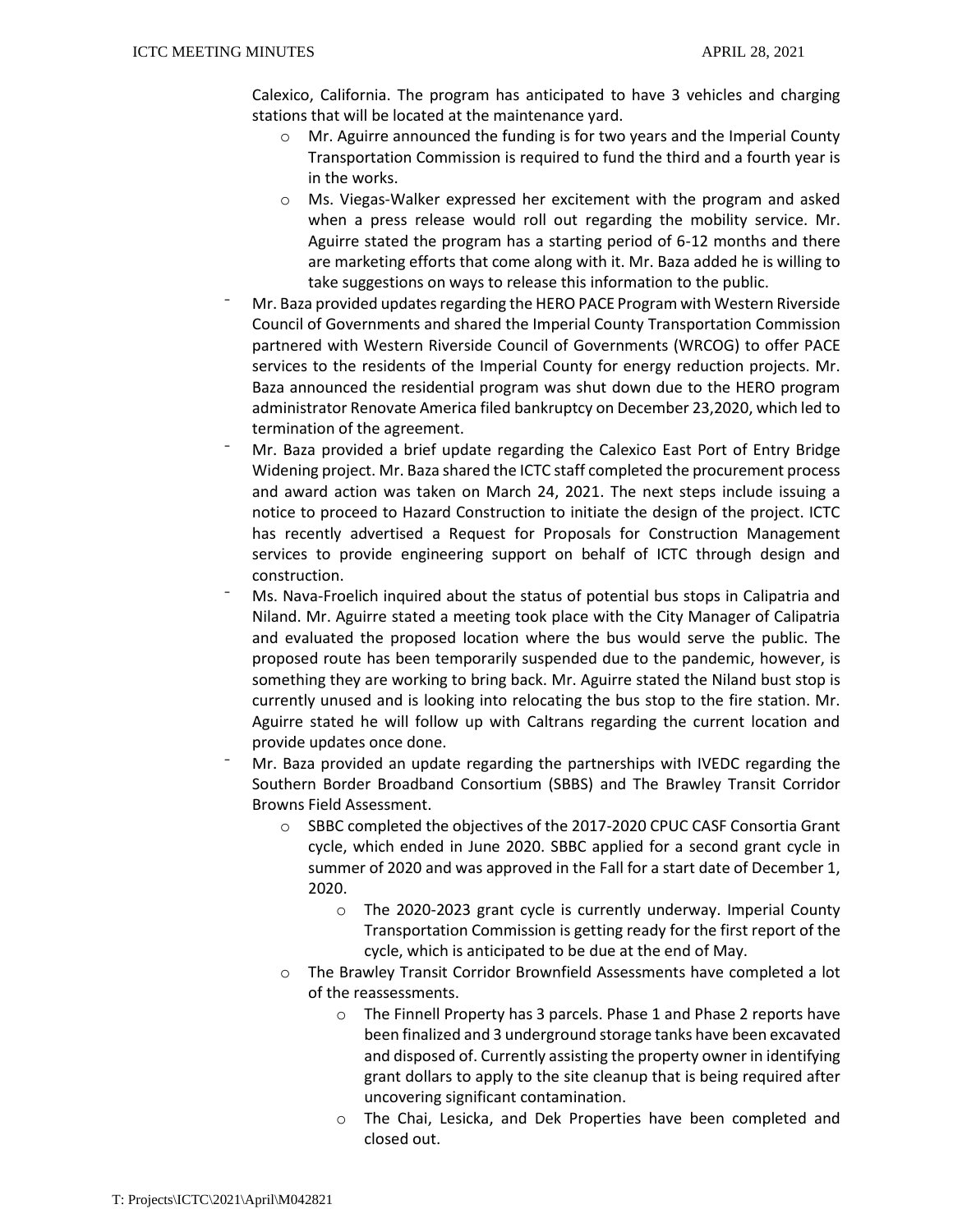- o The Pioneers Property has 3 parcels. It received DTSC approval on May 11, 2020. Phase 1's was completed on all parcel, 1 parcel which is the site of a former Chevron station closed on 1975 which will require a phase 2. A resolution is expected by mid-May.
- o The Gibson property received DTSC approval on April 28, 2021. This is a former fueling station and will likely have a recommended Phase 2 site assessment.
- ⁻ Ms. Villasenor provided updates from the IVRMA report page 39 of the agenda.
	- o Joint Powers Authority Agreement is to implement SB 1383 and delegate specified activities and responsibilities. The JPA Agreement includes compliance with SB 1383, AB 341 and/or AB 1826.
	- o Three clean-up events were held in the month of April those which include the City of Imperial, El Centro, and Brawley all of which were successful. A variety of clean up events are expected to be hosted in the month of May.
	- o The final draft for the FY 2018-2019 Audit will be provided at the next Commission meeting in the month of May along with a budget workshop for the IVRMA program.
- ⁻ Ms. Viegas-Walker requested to bring back the completion timeline on where IVRMA is at with the 2019-2020 Audit and when the 2020-2021 would commence at the next Commission meeting.
- B. Southern California Association of Governments (SCAG)
	- Mr. Salgado provided updates from the reports on page 75 to 78 of the agenda.
		- $\circ$  SCAG acted at the Regional Council Meeting in April to appoint the regional council board officers for the upcoming fiscal year. The appointments will be ratified at the SCAG General Assembly on May 6, 2021.
		- o The annual convening of the SCAG General Assembly is scheduled for Thursday May 6th, 2021 at 10:15 am, the meeting will be held remotely. Those who were appointed as delegated should have received the complete agenda via email. A virtual open house will be held a day prior to the General Assembly, all elective officials are welcome to join.
		- $\circ$  SCAG has been coordinating with the clean cities coalition regarding Electric Vehicle Charging Station (EVCS) Permit Streamlining Training. Imperial County was identified through that group as an area with a lack of permit streamlining process and have been able to establish through the Technical Advisory Committee at ICTC that there is a need for further discussion around permit streamlining.
		- o SCAG has several different surveys being sent out those which include the COVID's Local Government Fiscal Impacts Survey and The Broadband Survey. Mr. Salgado encouraged folks in the Imperial County to complete the surveys and provide a voice for Imperial County.
		- $\circ$  SCAG has been reaching out to cities promoting the Regional Data Platform (RDP) and the Local Information Services Team (LIST). SCAG has created the LIST in an effort to support the rollout of the RDP and other housing and data support needs. SCAG is focused to be a resource to the members moving forward.
		- o Applications are open for the Community Safety Ambassador Training Program. The Ambassador Program is an interactive community engagement and leadership development opportunity for up to 60 community members in Imperial, San Bernardino, and Ventura counties. Selected Ambassadors will be engaged by California Walks for this paid training opportunity, which consists of 6 training sessions (for a total of 30 hours) to educate and Ambassador Program